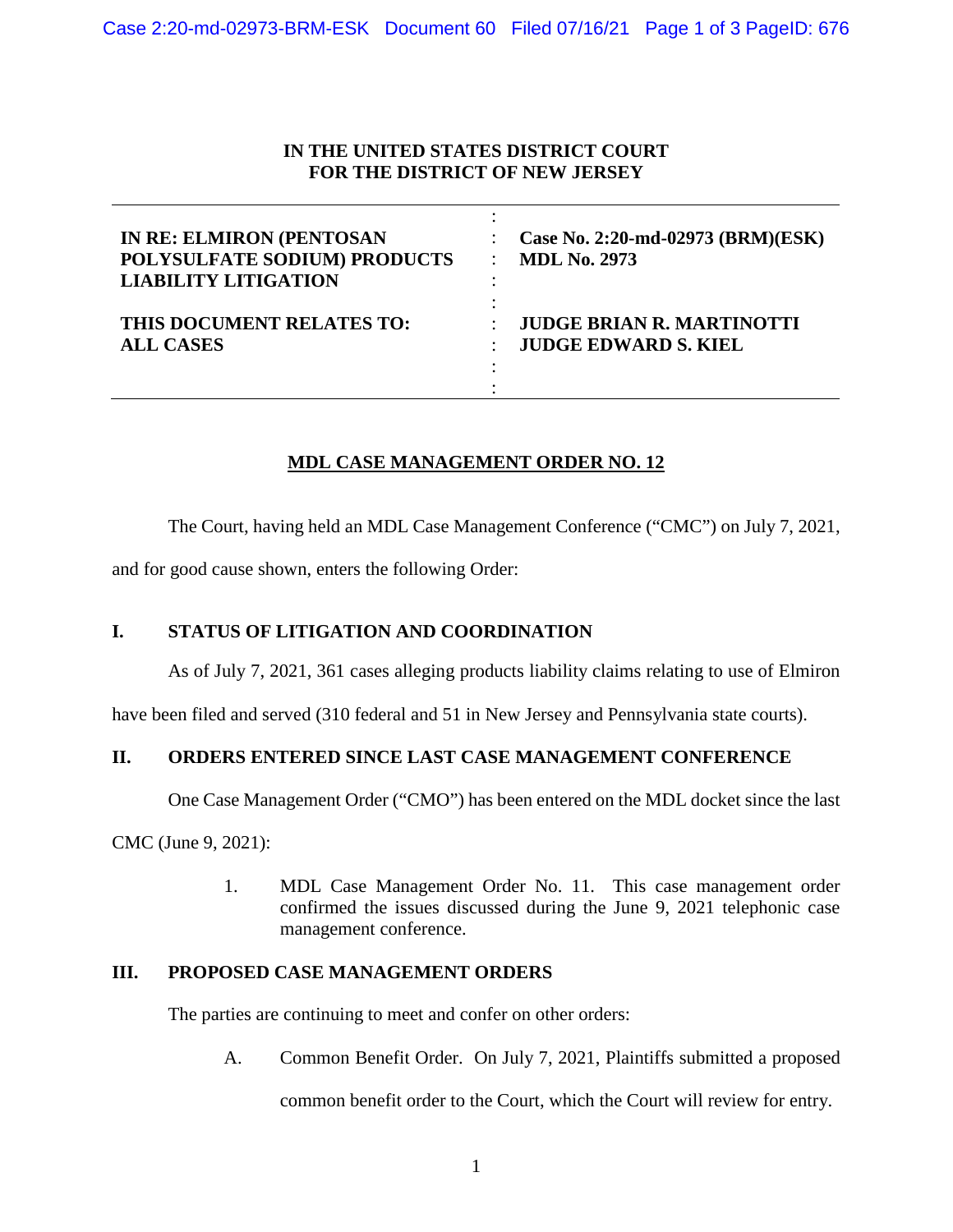- B. Science Day Order. The parties shall continue to meet and confer regarding Science Day scheduled for September 30, 2021, including logistics, attendance, disclosure of experts, and coordination, and submit a proposed order.
- C. Case Management Order on Bellwethers and Trials. The parties shall continue to meet and confer, and submit a proposed order.

### **IV. JANSSEN DISCOVERY**

The parties shall continue to meet and confer on discovery and state-federal coordination issues relating to depositions, and any disputes shall be directed to Judge Polifroni.

#### **V. TEVA DISCOVERY**

The parties shall continue to meet and confer on dismissals, discovery, and Rule 30(b)(6) deposition issues, and submit any disputes to Judge Polifroni.

#### **VI. THIRD-PARTY LITIGATION FUNDING**

At the request of Defendants, the following proposed text order language will be entered on the master docket in accordance with DNJ Local Rule 7.1.1:

"Pursuant to L. Civ. R. 7.1.1 (eff. June 21, 2021), the parties, including intervening parties, are required to file a statement (separate from any pleading) containing specific information regarding third-party litigation funding. *See* L. Civ. R. 7.1.1(a)(1-3). This statement shall be filed within 45 days of the effective date of this Rule, or no later than August 5, 2021. For newly filed cases, this information shall be filed within 30 days of filing an initial pleading. *See* L. Civ. R. 7.1.1(a). For transferred cases, this information shall be filed within 30 days of transfer of the matter to this district. *See* L. Civ. R. 7.1.1(a)."